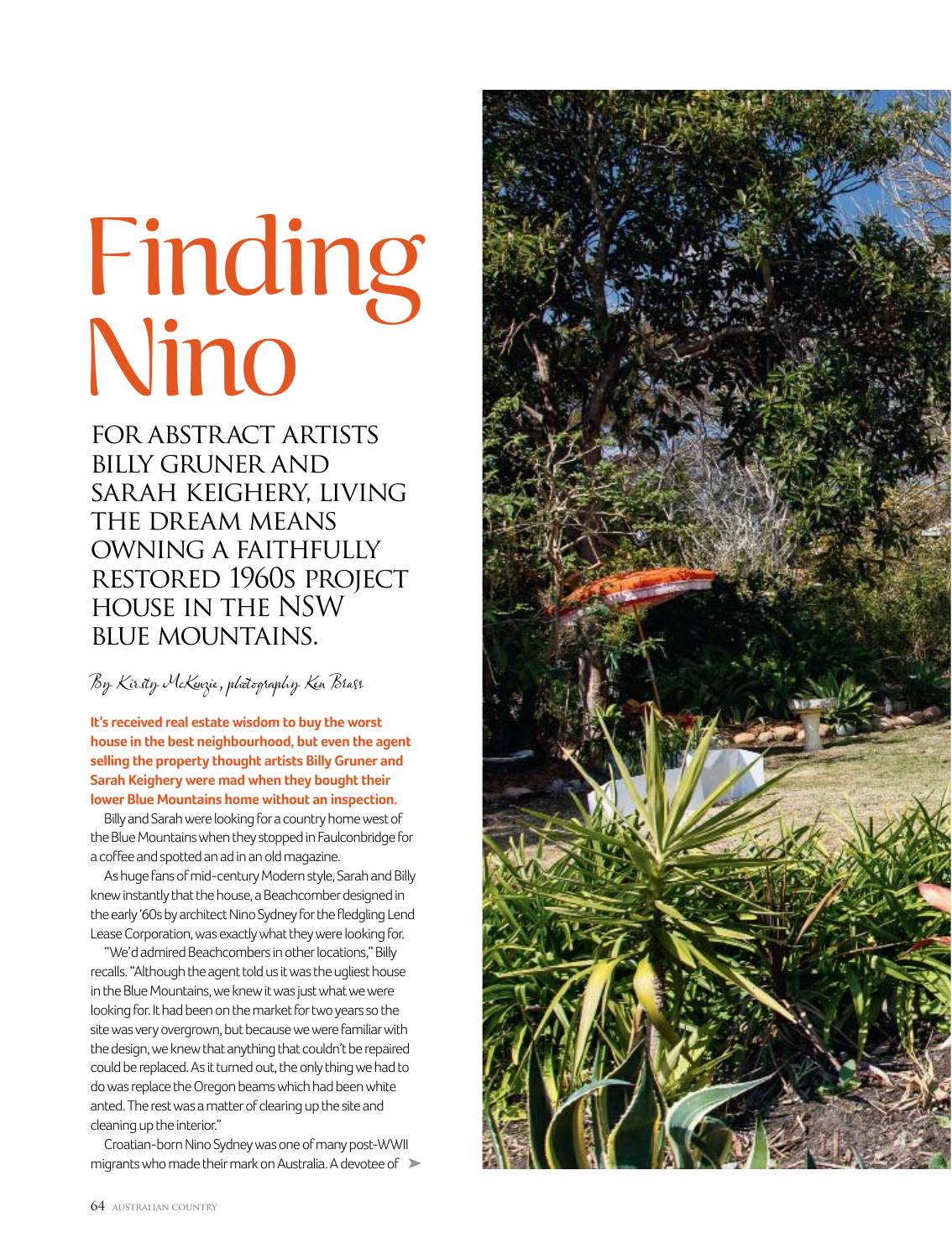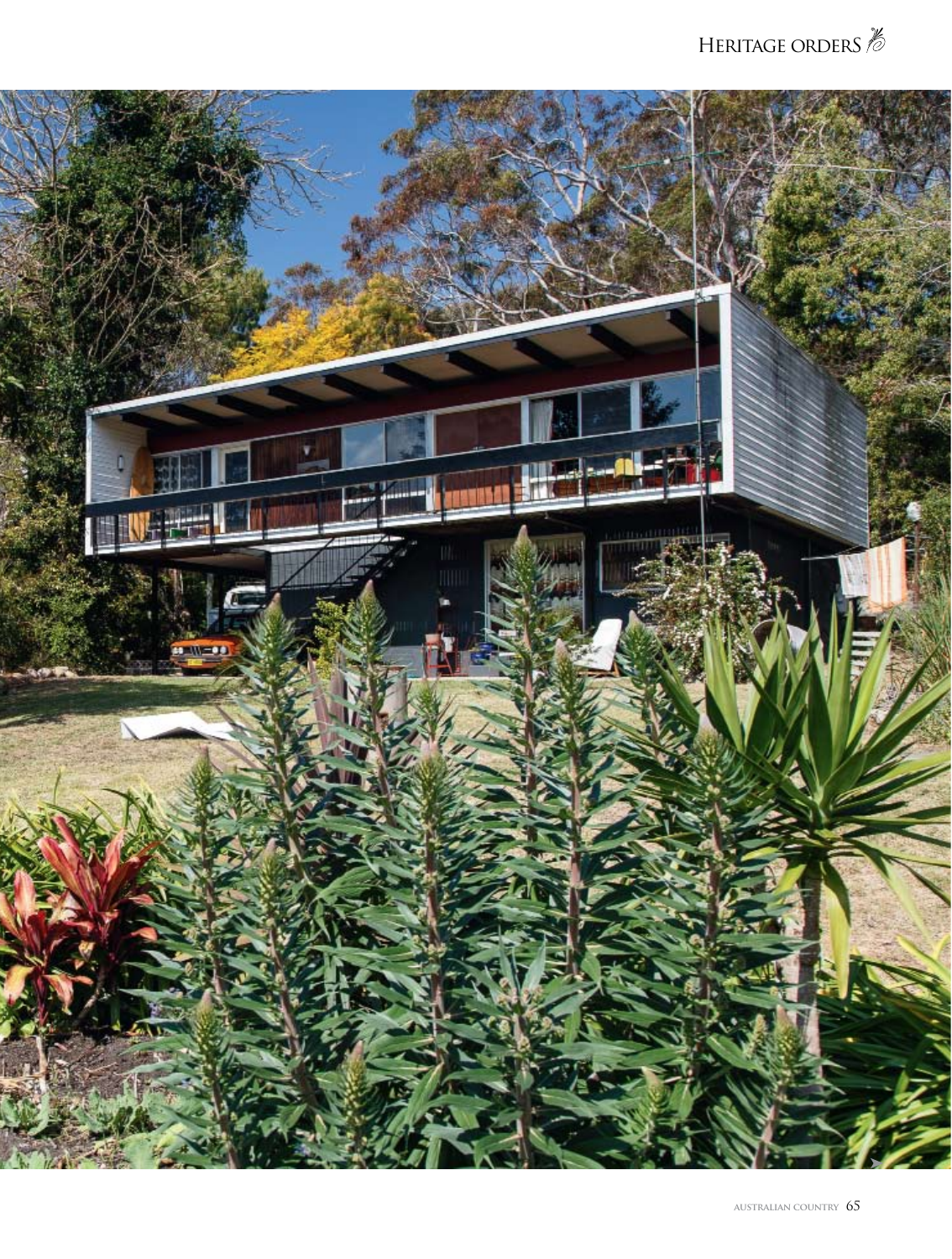

Modernist architects including Le Corbusier, Walter Gropius and Marcel Breuer, Nino brought a European sensibility to the Australian environment when he arrived in 1956. He found a like mind in his employer, Dutch engineer Dick Dusseldorp, the founder of Civil and Civic, the financing arm of what became the Lend Lease Corporation. Dick's motivating mantra was that the designer should be hired by the contractor rather than the other way around and in 1961 his first request of Nino Sydney as Lend Lease's main architect was to create five designs for Australia's first project home village in the Sydney suburb of Carlingford. True to his "less is more" aesthetic, the Beachcomber Mark 1, an elevated "matchbox" that could be sited on almost any block, was one of these designs.

"As far as I'm concerned Nino Sydney was the hero of suburban life," Billy says. "He shifted the ground for ordinary Australians by designing prêt a porter houses that could be built for less than £4000, which was a realistic spend for an ordinary family at the time. Nino had a reputation as being a 'builder's architect' because his plans were simple, could easily be read and therefore could be delivered on time and on budget."

The Beachcomber design was affordable and lowmaintenance with steel supports and a top structure in timber and it perched on stilts which suited bushy and rocky settings. In another concession to the changing face of Australia there was space underneath to accommodate that other new accessory of family life, the car. The Beachcomber, or variations of it, became the generic for elevated homes and by 1963, when Sarah and Billy's home was constructed for Russian immigrants, the Dimitrof family, it was Mark 2 of an eventual four Beachcomber variants.



**CLOCKWISE FROM RIGHT:** Sarah and Billy channel Palm Springs chic in the garden; it wouldn't be mid-century Modern without a flamingo or two; contemporary artwork bench by Peter Holm sits with a long board on the front balcony overlooking the wilderness of the Blue Mountains National Park; a Parker dining suite has pride of place in the dining room of the Beachcomber house.

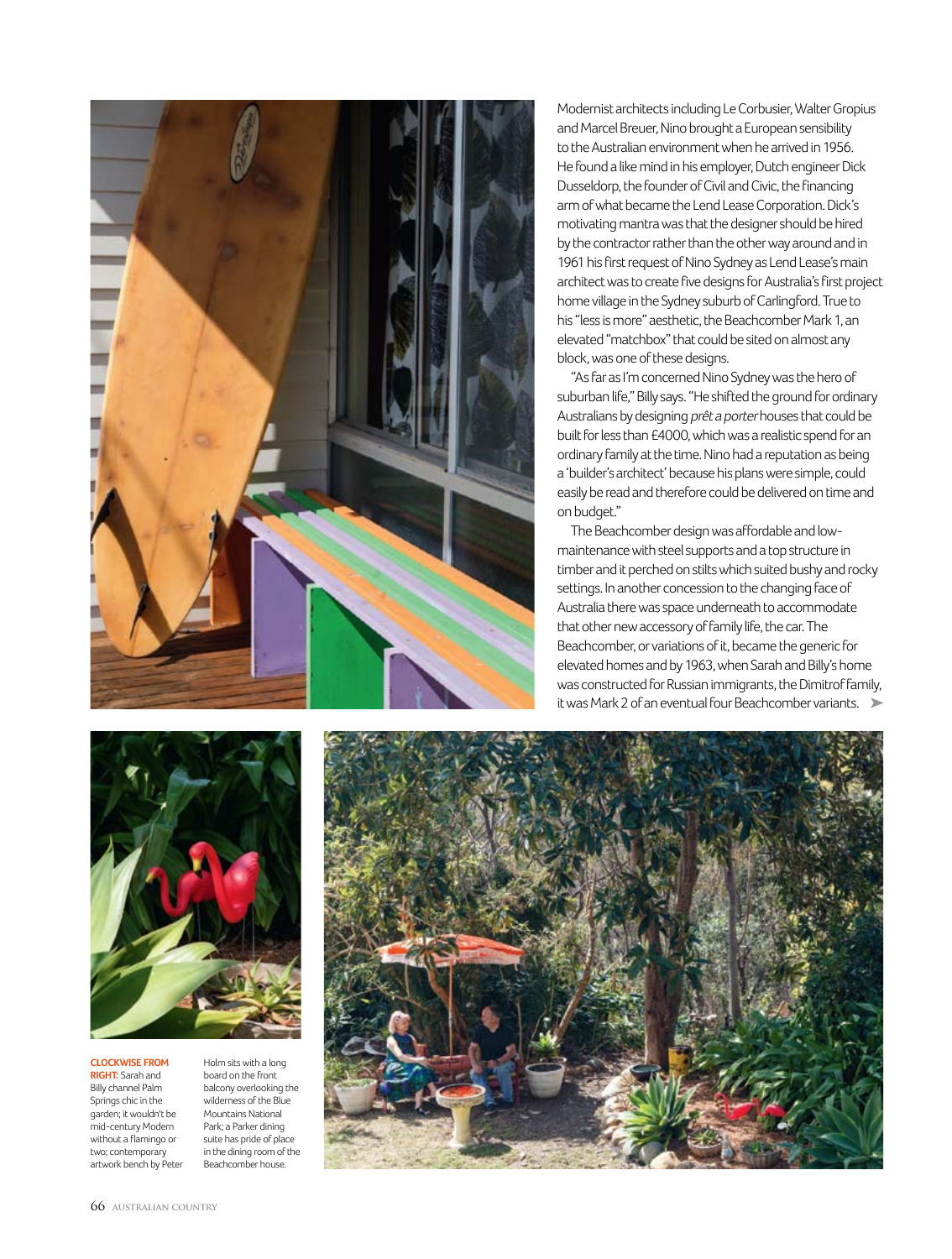**australian country** 67

"Nino had a reputation as being a 'builder's architect' because his plans were simple, could easily be read and therefore could be delivered on time and on budget."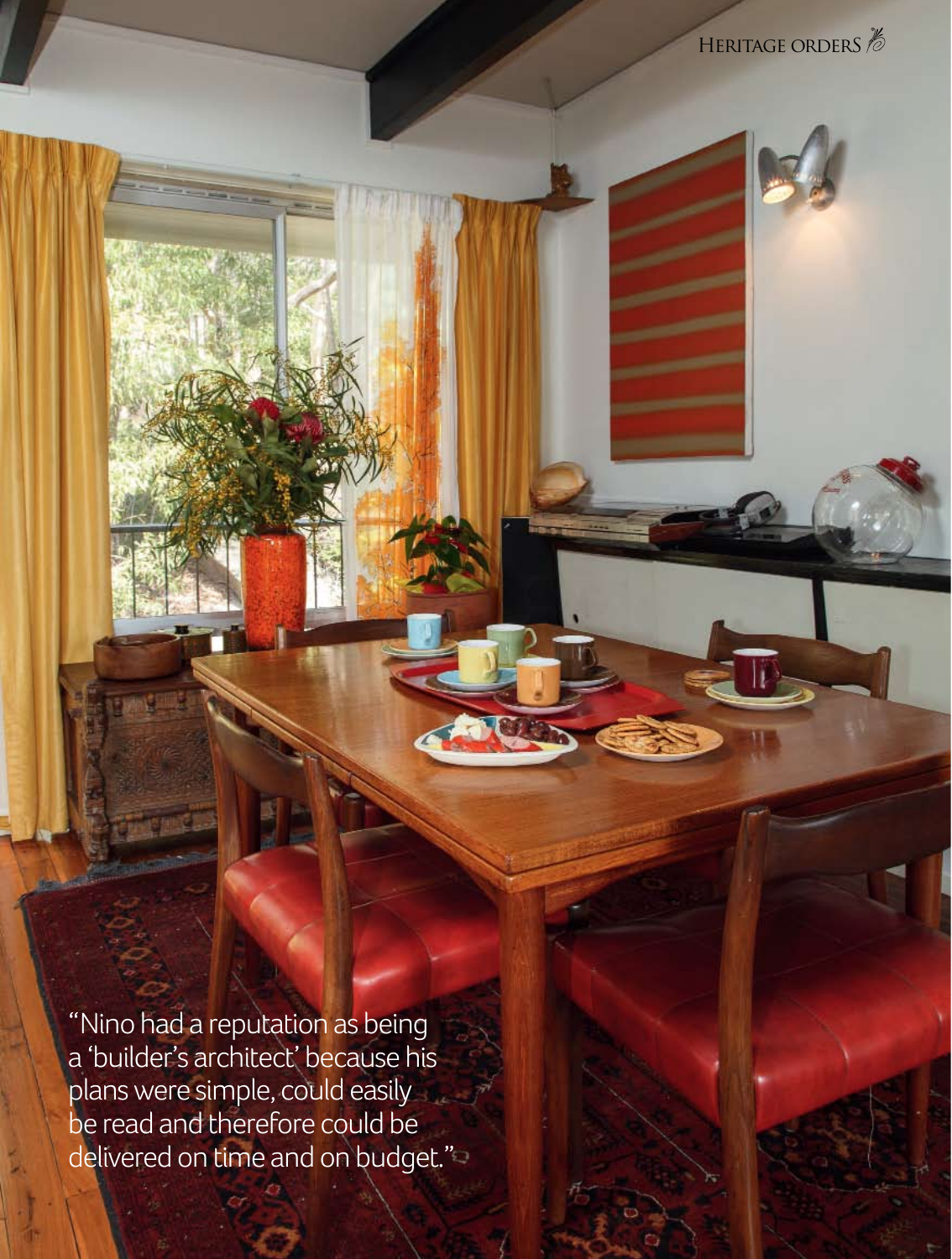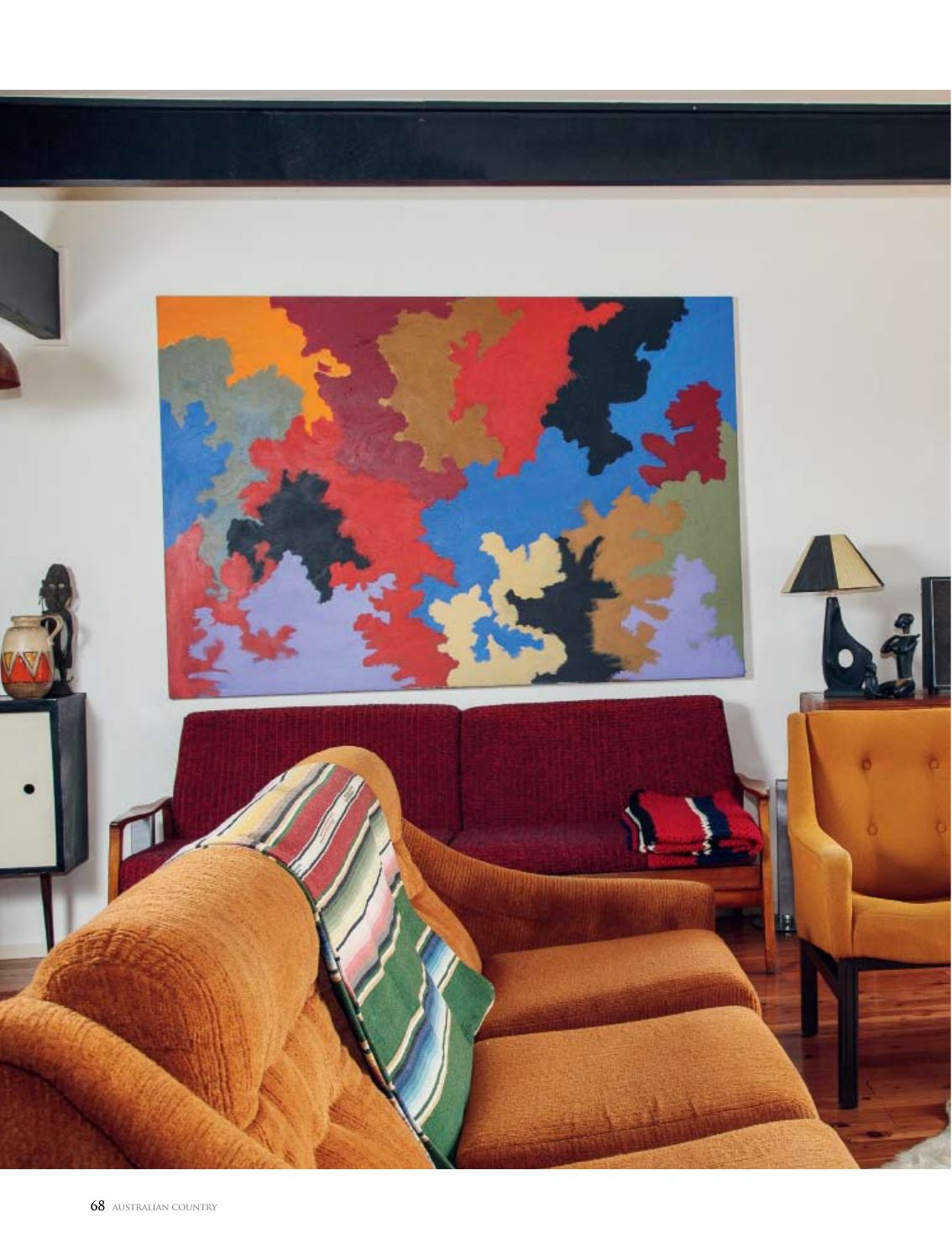"When I was growing up our kitchen was orange and brown and purple.While I admit it took me a while to get over all the orange, it came floating back and now I love it."



**CLOCKWISE FROM**

**LEFT:** Sarah and Billy stay on brand right down to the cubes of cheese, cabanossi and Jatz crackers; the living room includes Featherstone his and her chairs, an orange velour Parker suite, a red sofa by Fred Lowen and a '60s composite coffee table. A large painting by David Aspen hangs alongside the reel-toreel tape machine on a Parker cabinet.



For Sarah and Billy, buying the Beachcomber in 2008 was a perfect match. As an abstract artist with a PhD in art theory, the Australian mid-century Modern era is Billy's "period". Sarah, always a collector, or a hoarder as her mother called her, can't remember a time when she didn't love the mildly mad minimalist aesthetic of the '60s she grew up with. "Sarah's parents were fabulous with a capital F," Billy explains. "Sarah's mum drove a purple Cortina and she was famous as a flamboyant entertainer."

"When I was growing up our kitchen was orange and brown and purple," Sarah adds. "While I admit it took me a while to get over all the orange, it came floating back and now I love it. It's such a warm and romantic colour, the colour of sunshine in the morning and late afternoon and the colour of spiritualism as in the saffron robes of Buddhist monks."

Stepping into the home today is a total timewarp, with every detail of the '60s faithfully restored or reflected. The bathroom, with its mauve Laminex panelling channels an "inner caravan", furniture from classic designers such as Parker, Fred Lowen and Featherstone and art works are either from the mid-20th century or inspired by it.

"Except for the fridge, everything is from the period," Sarah says. "The house actually came with a few pieces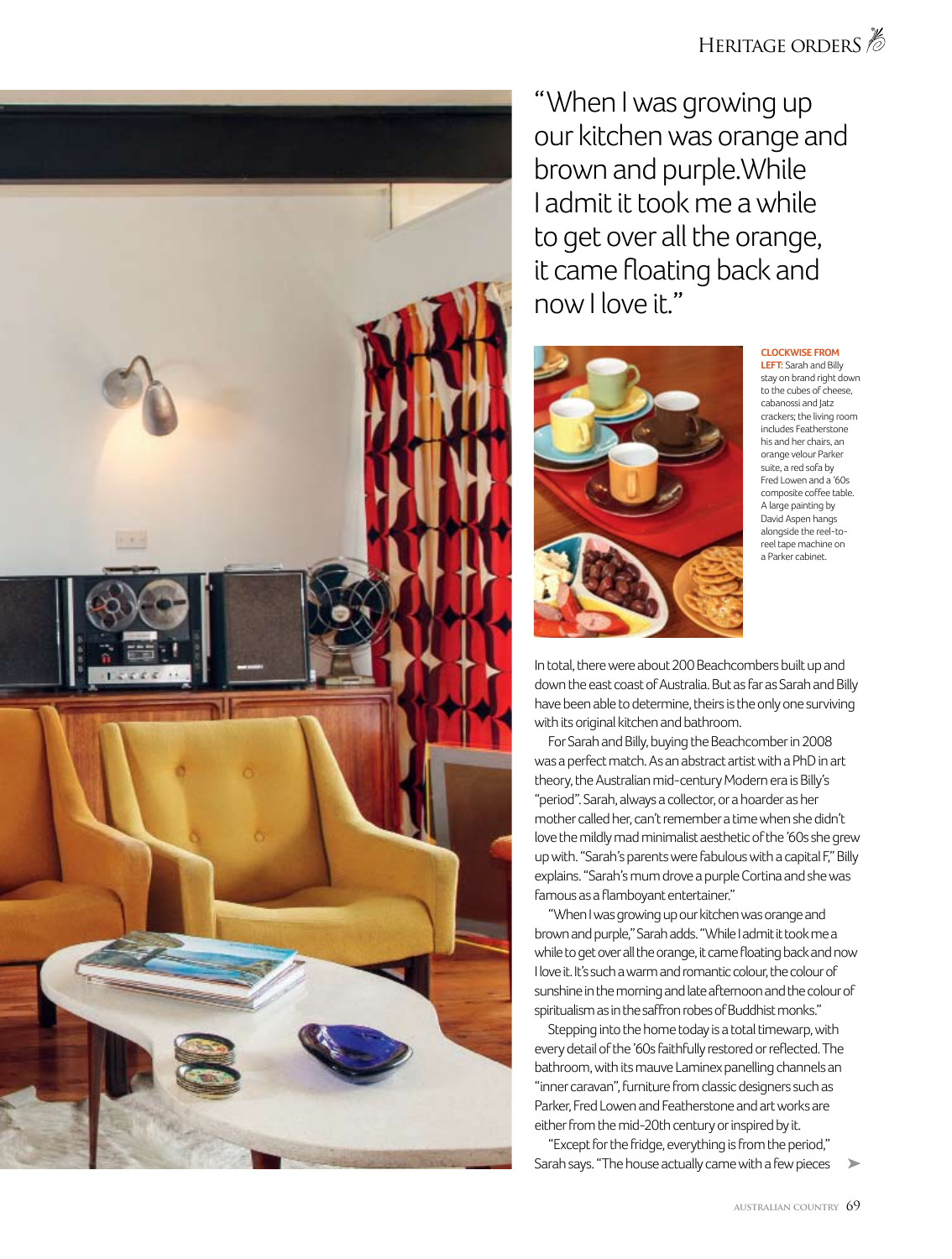"By default I've become a shop keeper and I'm amazed at how well it has gone. People just seem to connect with midcentury Modern, it feels right to even younger generations."

70 **australian country**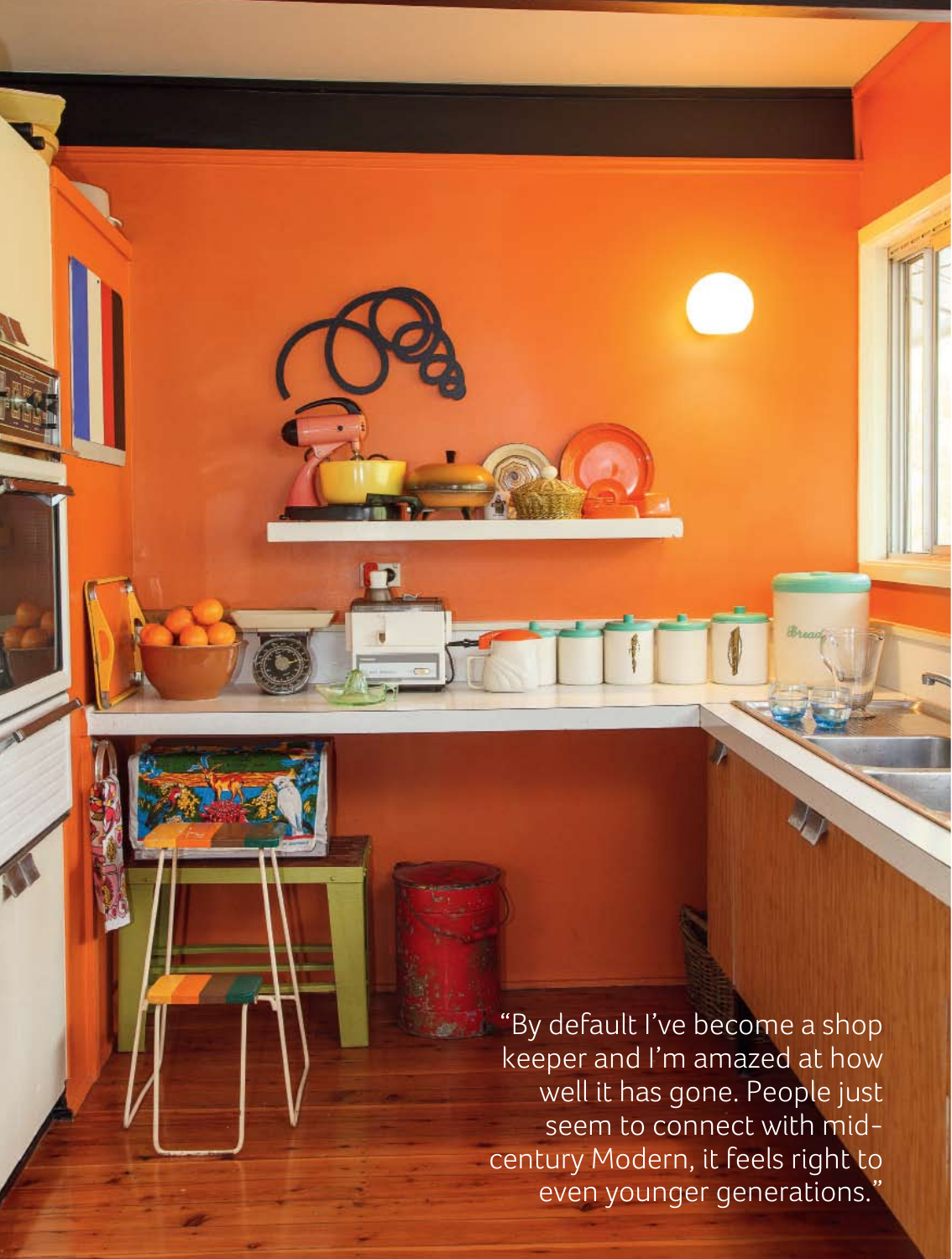## HERITAGE ORDERS



**CLOCKWISE FROM**

**OPPOSITE:** The kitchen is original to the house including Nino's custom designed cabinet handles; trivets make a feature on the wall above the cooker; a painting by Sydney Ball frames the hallway; a funky hanger doubles duty as a decorative feature on the wall.



of original furniture and the rest we have collected through the years. Appliances, crockery, cutlery, Tupperware, soft furnishings, even tea towels and table cloths are remnants of a time when things were made to last — and they did."

In fact Sarah has collected so much furniture that she now runs a retro shop called Pink Flamingo in the Mountains village of Hazelbrook.

"We bought the shop with the intention to do it up and sell it," she explains. "But then we found out that the existing use rights expired in two weeks, so we had little choice but to open a shop there right away. We stocked it with furniture we'd collected over the years and were surprised at how people flocked to buy it. By default I've become a shop keeper and I'm amazed at how well it has gone. People just seem to connect with mid-century Modern, it feels right to even younger generations."

Billy and Sarah admit that moving to the mountains from Sydney has involved a "huge cultural shift", but one that is eased by the existence of the computer. On an early spring day, with the sun streaming in through the floor-toceiling glass picture windows that frame views over the